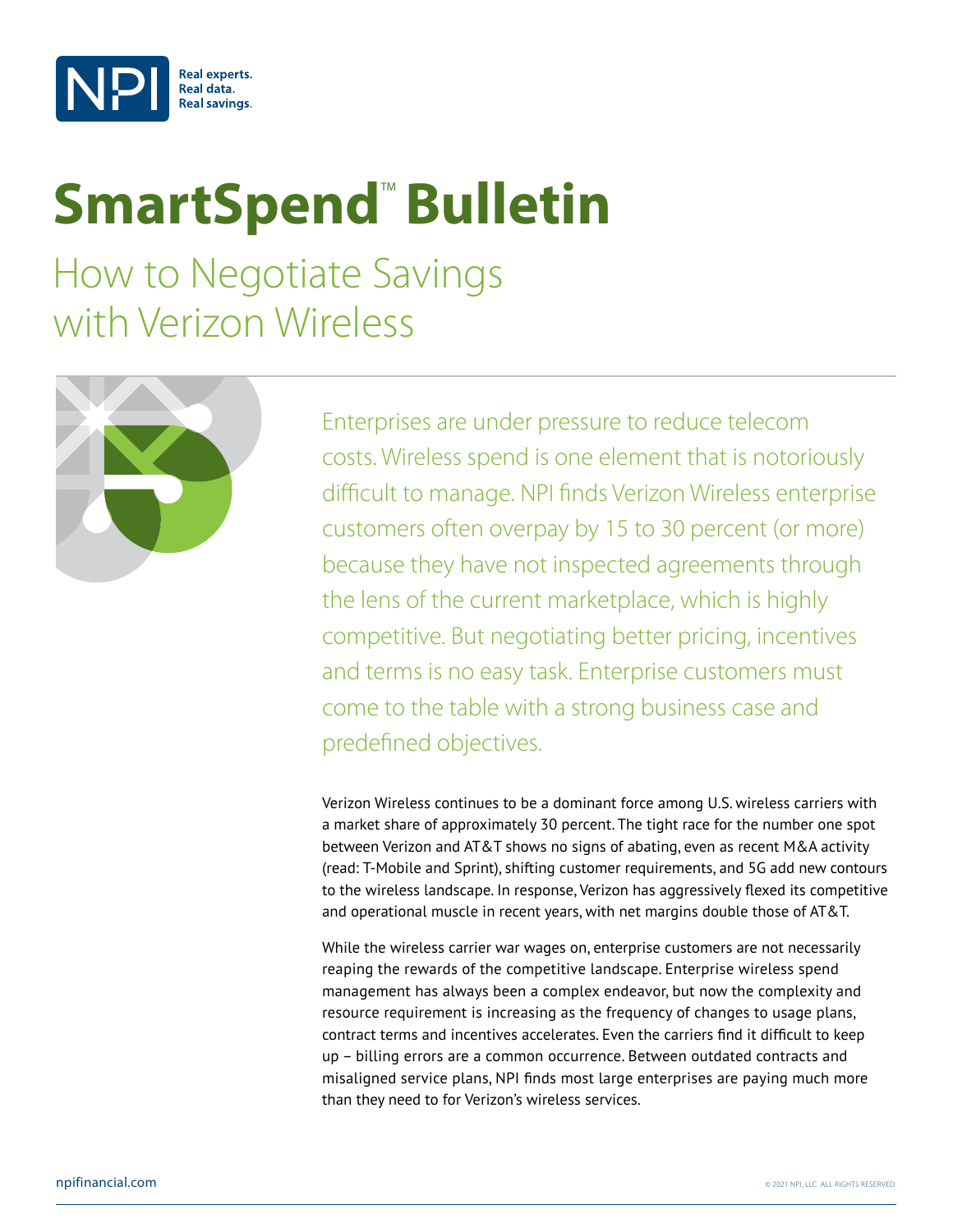## **Understanding Key Cost Elements Within Verizon's Enterprise Customer Agreements**

To rein in wireless spend with Verizon, enterprise customers need to inspect their contract and subscription/service choices for savings opportunities. This requires a fundamental understanding of the key cost elements of Verizon's contracts, which include:

Between outdated contracts and misaligned service plans, NPI finds **most large enterprises are paying much more than they need to for Verizon's wireless services**.

| <b>COST/CONTRACT ITEM</b> | <b>DESCRIPTION</b>                                                                                                                     |
|---------------------------|----------------------------------------------------------------------------------------------------------------------------------------|
| <b>SERVICE DISCOUNT</b>   | Based on combined individual and corporate device volumes or spend                                                                     |
| <b>DEVICE COST</b>        | Devices can either be bought at list price, subsidized, or financed on<br>installment plan                                             |
| <b>ACTIVATION CREDIT</b>  | Bill Incentive Credit on a new activation at a certain plan price for a<br>2-year commitment. Paid on smartphone and data-only devices |
| <b>LOYALTY CREDIT</b>     | Paid for contract renewal                                                                                                              |
| <b>UPGRADE CREDIT</b>     | Paid at time of device upgrade and renewal on 2-year plan                                                                              |
| <b>ETF/EU WAIVER POOL</b> | A virtual pool of waivers that can be used to avoid early termination or<br>early upgrade fees                                         |
| <b>PLAN COSTS</b>         | Net cost for subscribing to plans and features                                                                                         |

It's important for enterprises to ask two questions as they understand, calculate and prioritize the importance of these key contract/cost elements:

- **1.** Am I paying the best price for the services I am using?
- **2.** Am I getting the best commercial terms, incentives and discounts?

These questions are the cornerstone of carrier contract optimization – a non-disruptive way to achieve material savings on Verizon wireless spend. In NPI's experience working with clients, savings typically range from 15 to 30 percent, with some outliers achieving 40 percent or more.

## **Preparing for Negotiations**

Strong customer-side negotiations with Verizon require diligence and thorough preparation. Before entering negotiations, enterprises should arm themselves with the following information:

### **From your Verizon Account Team**

- Quarterly business review presentations
- Individual liable (IL) device contributions, including number of devices and spend
- List of upgrade-eligible and out-of-contract subscribers
- Balance and consumption of any ETF/EU waivers

#### **From your internal analytics**

- Consumption average data consumed by each type of device
- List of upgrade-eligible and out-of -ontract subscribers (to compare to Verizon's list)
- Any plans for significant near-term changes in business requirements (within the next 6 to 15 months), including device [refreshes, project](http://npifinancial.com)  deployments and downsizing